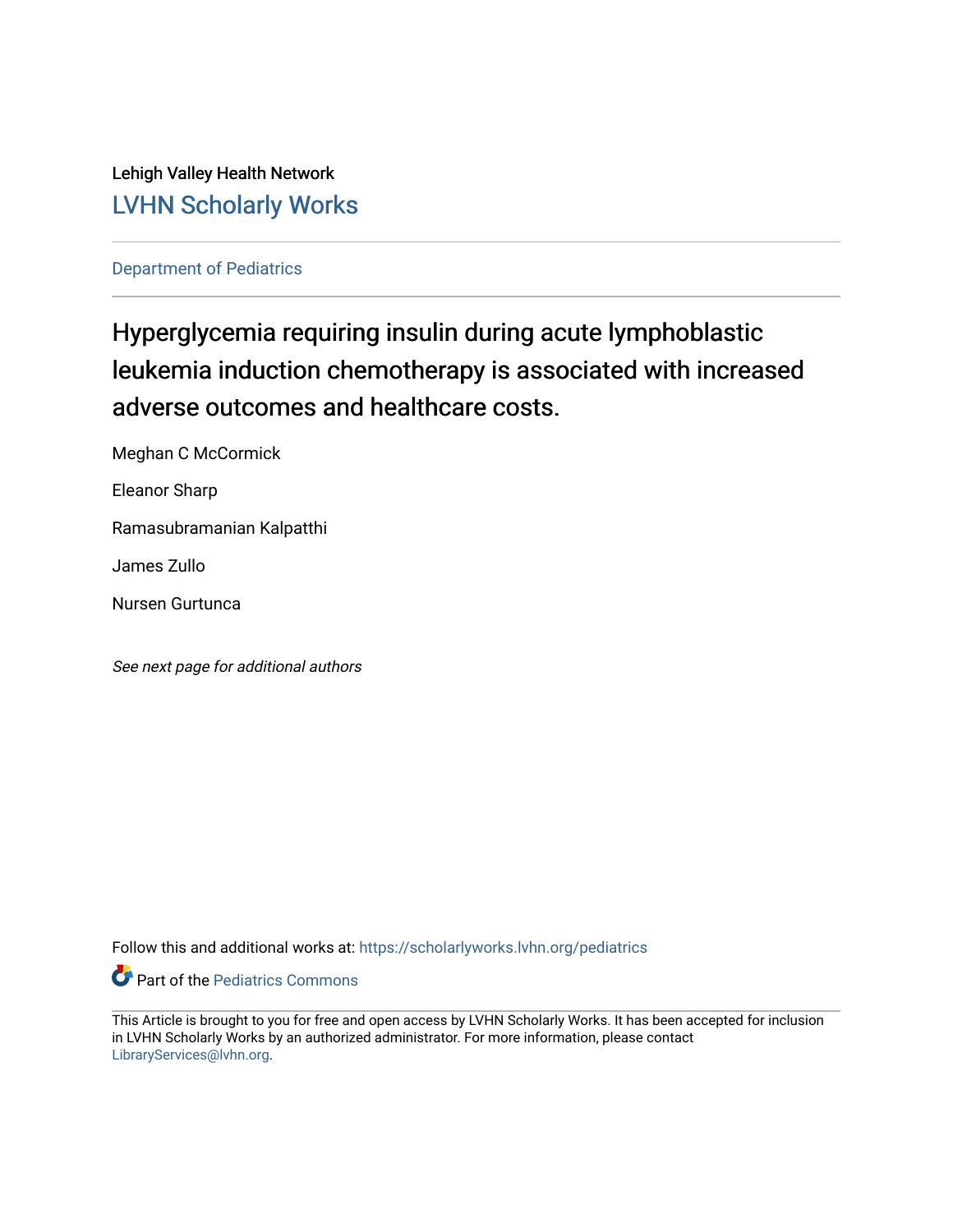# Authors

Meghan C McCormick, Eleanor Sharp, Ramasubramanian Kalpatthi, James Zullo, Nursen Gurtunca, Jun Zhang, Robert Krafty, and Sripriya Raman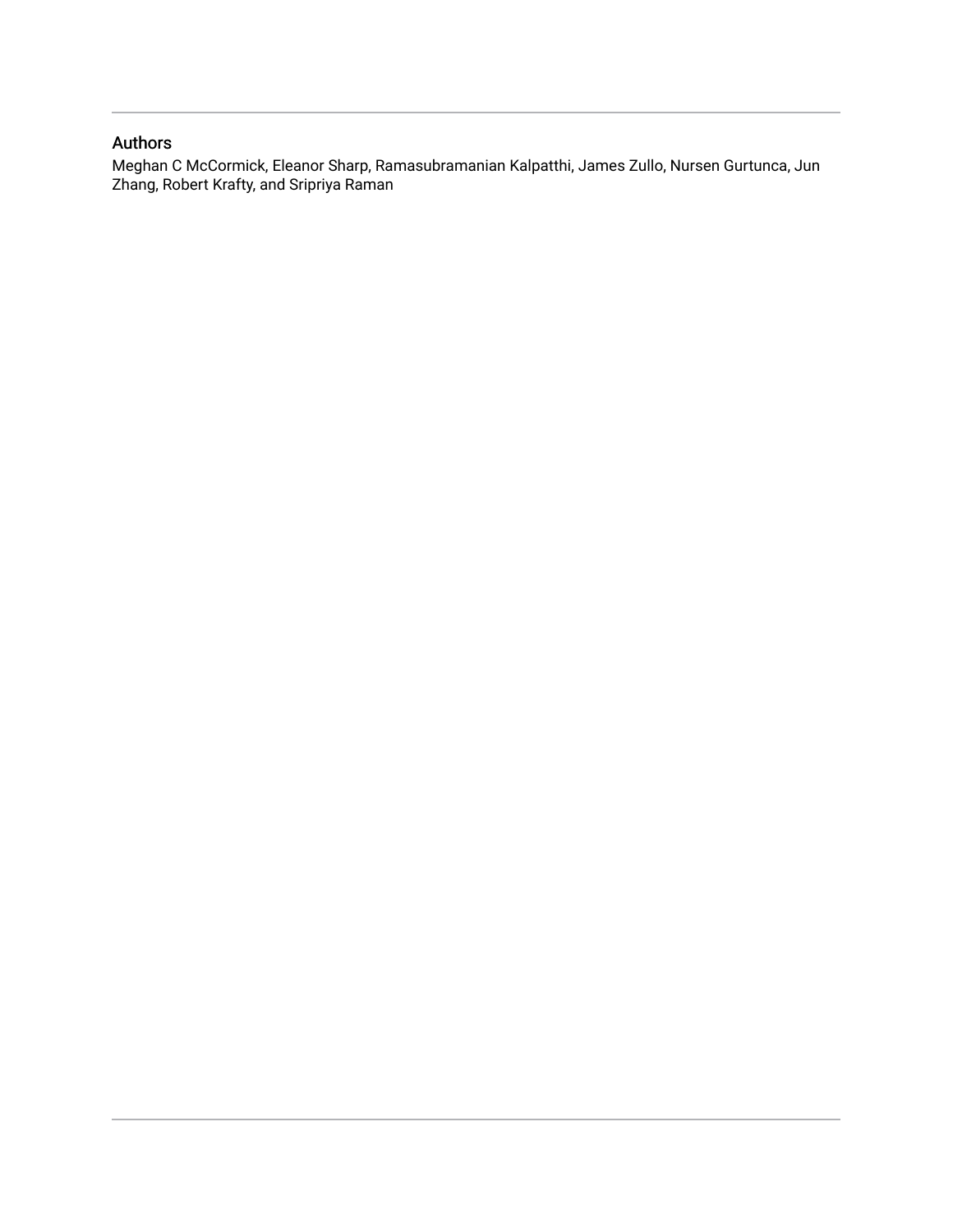# Hyperglycemia Requiring Insulin during ALL Induction Chemotherapy Associated with Increased Adverse Outcomes and Healthcare Costs

Meghan C. McCormick, MD, Eleanor Sharp, MD, [...], and Sripriya Raman, MD

# Abstract

### Background:

Hyperglycemia is a complication of induction chemotherapy in 10–50% of pediatric patients with acute lymphoblastic leukemia (ALL). Though hyperglycemia in ALL patients is usually transient, it may be associated with adverse health outcomes. However, the risk factors for and consequences of hyperglycemia are poorly understood. We hypothesized that hyperglycemia significant enough to require insulin therapy during induction chemotherapy would be associated with increased morbidity and mortality in pediatric ALL patients during induction chemotherapyandin subsequent care.

#### Methods:

We abstracted clinical and resource utilization data from the Pediatric Health Information System (PHIS) database utilizing ICD-9 codes and medication charges. We used logistic regression analysis to predict the development of hyperglycemia. The effects of hyperglycemia on binary and count adverse outcomes following induction chemotherapy were modeled using mixed effect regression models.

#### Results:

An increased risk of hyperglycemia requiring insulin was associated with older age, female sex, higher-risk group and Trisomy 21. Patients on insulin for hyperglycemia had increased mortality following induction chemotherapy. These patients were more likely to have subsequent infectious complications, need for bone marrow transplant and risk of disease relapse. They also had greater length of inpatient stay, higher cost of care and were more likely to require ICU admission during induction chemotherapy.

#### Conclusions:

Hyperglycemia requiring insulin during induction chemotherapy in pediatric ALL is associated with an increased risk of short and long-term complications. Prospective studies are needed to analyze formal screening, preventive measures and optimal management practices for hyperglycemia during ALL induction chemotherapy.

**Keywords:** Hyperglycemia, Leukemia, Clinical Outcomes, Pediatrics, Retrospective Study

# Background and Objectives:

Hyperglycemia is a recognized complication of induction chemotherapy in children with Acute Lymphoblastic Leukemia (ALL). Hyperglycemia is most common during the induction phase of therapy likely due in part to the use of medications including glucocorticoids and asparaginase products.<sup>[1–](#page-8-0)</sup>  $3$  Typically, patients with standard-risk ALL (defined by the National Cancer Institute as having white blood cell count <50,000/ $\mu$ L and age 1–10 years at presentation) undergo a three-drug induction phase with vincristine, steroids (prednisone or dexamethasone), and asparaginase; patients designated under National Cancer Institute (NCI) high-risk category (white blood cell count ≥50,000/μL and/or 10 years of age or older at presentation)receive a four-drug regimen with doxorubicin or daunorubicin in addition to the above. Although it has been reported that 10–50% of pediatric patients with ALL develop any degree of hyperglycemia, only  $4-8%$  have severe hyperglycemia necessitating insulin therapy.<sup>1-[7](#page-8-2)</sup>

Prior studies have uniformly identified older age, co-existing diagnosis of Trisomy 21 and the presence of CNS disease as potential risk factors for hyperglycemia.<sup>[1,](#page-8-0)[4,](#page-8-3)[6–](#page-8-4)[8](#page-8-5)</sup> However, these studies report conflicting results or no data with regards to other important risk factors, including sex, socioeconomic status and type of steroid received during induction. In addition, there is limited evidence in the literature on how hyperglycemia during induction chemotherapy influences short- and long-term outcomes. Three retrospective, single-center analyses of relatively small cohorts of patients generated conflicting results on the association between hyperglycemia and the risk for adverse health outcomes, such as subsequent hospitalizations, infectious complications, and mortality.<sup> $7-9$  $7-9$ </sup> Finally, there is no published data quantifying healthcare utilization in these patients.

In this study, we utilized a multi-center database to evaluate a large, diverse population of pediatric patients undergoing treatment for ALL to elucidate the associated risk factors for hyperglycemia during induction chemotherapy and the association of hyperglycemia during induction chemotherapy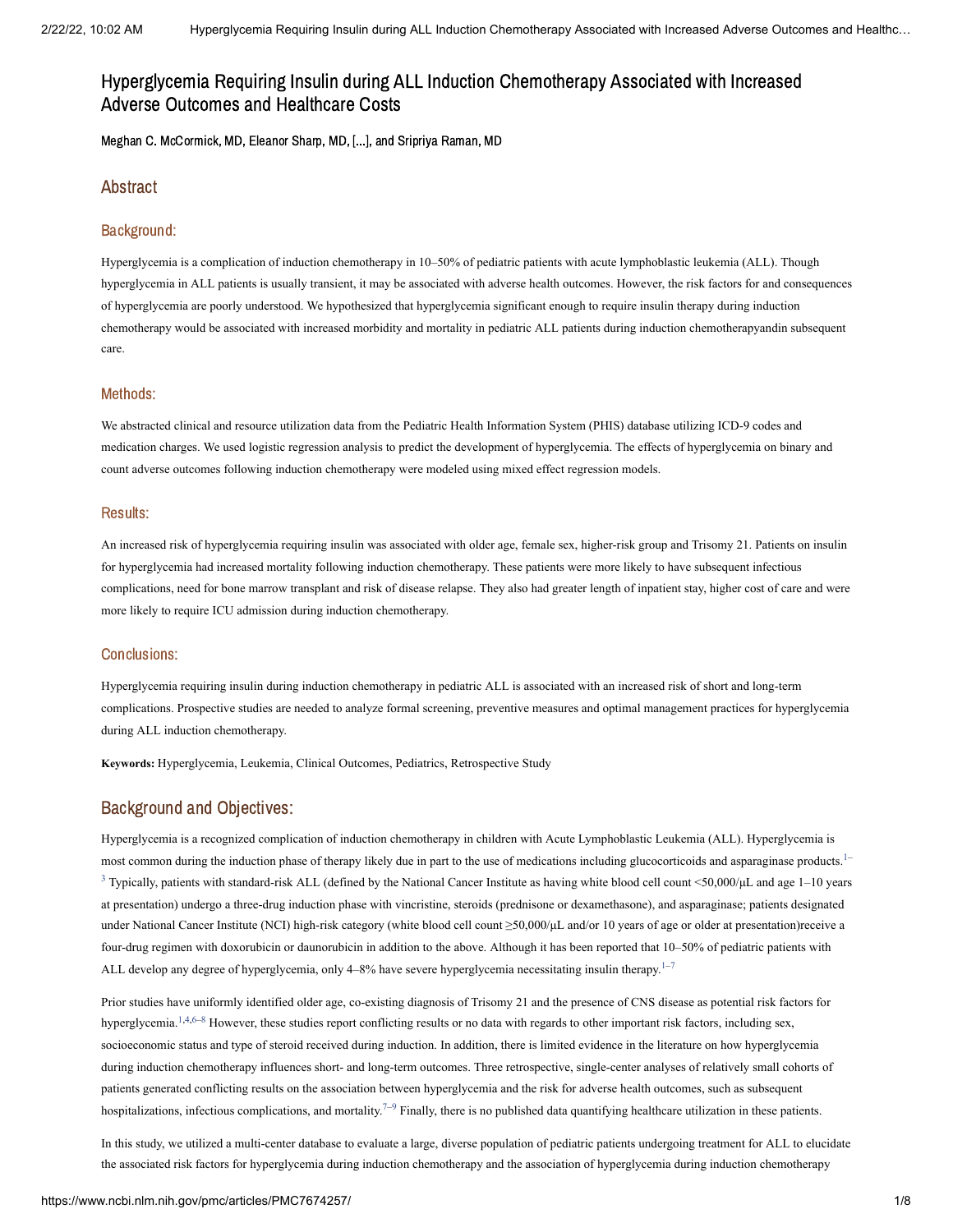with short-term and long-term clinical outcomes. We hypothesized that the incidence of adverse outcomes including hospitalization, infectious complications and mortality would be greater in patients who required insulin during induction chemotherapy compared to patients who did not require insulin.

#### Methods:

#### Data Collection

We extracted data from the Pediatric Health Information System (PHIS) database for the period 01/01/2004 through 10/31/2015. We included patients 1 – 21 years of agewith an encounter for acute lymphoblastic leukemia as a primary or secondary ICD-9 diagnosis from 1/01/2004 through 12/31/2011. Weidentified patients in induction chemotherapy by selecting the first encounter with acute lymphoblastic leukemia as a primary or secondary ICD-9 diagnosis code and medication charges for vincristine, peg-as paraginase or L-as paraginase, and dexamethasone or prednisone during the encounter. Patients with medication charges for insulin on two or more calendar days in the 30-day period following the first day of the initial encounter were included in the cohort of patients requiring insulin. We classified patients as higher risk if they were ten years or older during the first encounter or if they received doxorubicin or daunorubicin (identified by medication charges) during this admission. NCI high risk designation is based on presenting age and white blood cell count. Since we do not have access to lab values as part of PHIS, we used patient's age and doxorubicin/daunorubicin administration as a proxy for higher risk status. We then collected data from all subsequent encounters in the four-year time period following initial hospital admission to track data on outcomes of interest. The study period end date was selected due tochanges fromtheICD-9 to ICD-10systemin October 2015. We felt this change would impact certain coding practices and thus reliability of follow-up data.

We abstracted the following information from the included initial encounter: demographic data, medication charges (insulin and doxorubicin or daunorubicin), household income, payer source, length of stay, cost of the encounter, mortality, Intensive Care Unit (ICU) admission, encounter severity level, and associated ICD-9 codes for pancreatitis, dyslipidemia, acanthosis nigricans, obesity and Trisomy 21. Household income is estimated by the database using the average income data for the patient's reported zipcode, based on United States census data. Encounter costs are calculated by summing all of the encounter's billed services and adjusting for the hospital's ratio of costs to charges (based on each hospital's official cost report submitted to the Center for Medicare and Medicaid Services (CMS)) and the cost of living within the geographic area of the hospital (based on the CMS wage index). The variable 'encounter severity level' represents a relative score determined by computerized algorithm which takes into account All Patient Refined Diagnosis Related Group(APR-DRG), principal and secondary diagnoses, patient age and operative procedures during the encounter. This algorithm stratifies patient acuity into a four-point scale with 1 being least and 4 being the greatest severity level.

We collected data from all subsequent encounters in the four-year time period following initial hospital admission to track data on outcomes of interest. Data abstracted from subsequent encounters included: ICU admission, mortality, procedure codes forbone marrow transplantation (BMT) and ICD-9 codes for central line infection, bacteremia, sepsis, candidemia, aspergillosis, osteonecrosis, pancreatitis and relapsed leukemia. Study approval was obtained from the institutional review board for all study procedures.

#### PHIS Database

The PHIS database collects clinical and resource utilization data from 52 freestanding children's hospitals throughout the United States. All data are de-identified at the time of submission. We included data from the 30 member hospitals which contributed complete data throughout the entire duration of our study period.

#### Statistical Analysis

We performed data analysis using Stata 15.1 (College Station, TX). Two-sided p-values of <0.05 were considered significant. We compared categorical outcomes using Chi-squared test or Fisher's Exact test based on expected cell counts. We compared continuous outcomes by two-sample ttest for difference of means. We linked records from the initial qualifying encounter with subsequent encounters through a unique patient identifier corresponding to the patient's PHIS record. We conducted a univariate and multi variate mixed effect logistic regression analysis with a random hospital effect to predict the development of hyperglycemia using the following baseline characteristics: age, sex, ethnicity, income, trisomy 21,pancreatitis, higher risk group, prednisone use and encounter severity level. All baseline characteristics analyzed in the univariate model were adjusted for in the multivariate model. For outcomes following the initial hospitalization, we conducted a mixed effect logistic regression model with a random hospital effect to model the effects of hyperglycemia on binary adverse outcomes and mixed effect negative binomial regression model with a random hospital effect to model the effects of hyperglycemia/insulin use on count outcomes (i.e., number of encounters for infectious complications). Models were controlled for the effect of age, sex, ethnicity, income, trisomy 21, pancreatitis, higher-risk group, Prednisone use, and severity level. One hundred sixteen patient encounters were excluded from analysis of income data due to missing information. All regression models excluded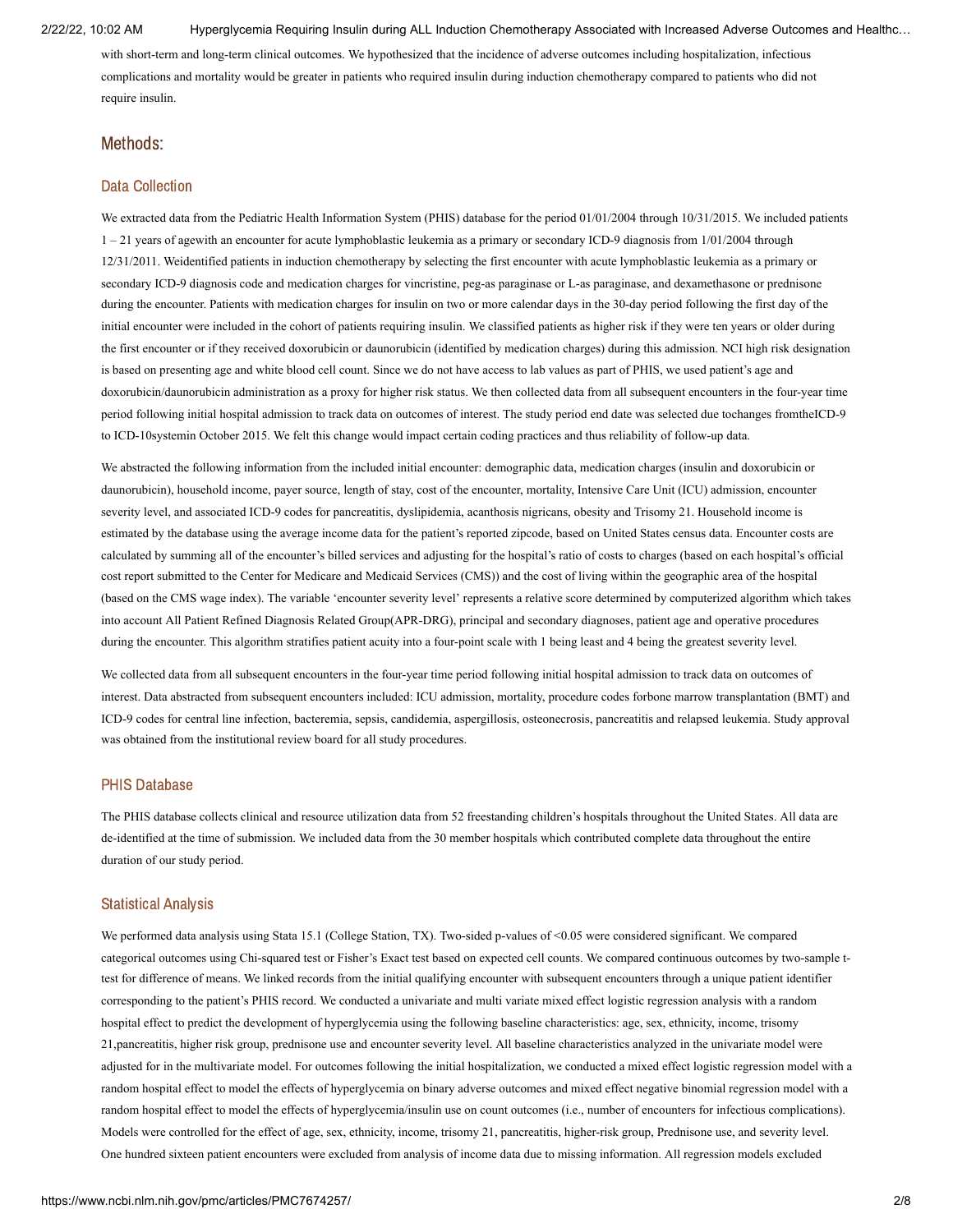patients who had received both prednisone and dexamethasone from analysis (n=231) as the type of steroid use (dexamethasone vs. prednisone) was a predictor of interest in our model. This did not change the significance of any results apart from modelling results for ALL relapse.

### Results:

In total 6,213 patients met inclusion criteria. 453 of these patients (7.3%)required insulin according to our predetermined definition ([Table](https://www.ncbi.nlm.nih.gov/pmc/articles/PMC7674257/table/T1/?report=objectonly) 1). Patients who required insulin during induction chemotherapy were older (mean age 11.2 years versus 6.2 years), were more likely to identify as Hispanic, and were more likely to have a co-existing diagnosis of Trisomy 21. There were a greater proportion of higher risk patients in the group requiring insulin therapy. Additionally, patients requiring insulin were more likely to experience pancreatitis during the first thirty days of induction therapy. On univariate analysis all examined variables appeared to be associated with increased odds of developing hyperglycemia requiring insulin ([Table](https://www.ncbi.nlm.nih.gov/pmc/articles/PMC7674257/table/T2/?report=objectonly) 2). On multivariate analysis, older age (OR 1.17, 95% CI 1.14 – 1.21), female sex (OR 1.94, 95% CI 1.56 – 2.42), the presence of trisomy 21 (OR 4.72, 95% CI  $3.10 - 7.18$ ), higher risk group (OR  $2.17$ , 95% CI  $1.47 - 3.20$ ), greater level of encounter severity(OR  $1.64$ , 95% CI  $1.45 - 1.86$ ), and occurrence of pancreatitis (OR 6.51, 95% CI 3.72 – 11.37)were significantly associated with hyperglycemia. Patients who received insulin during induction chemotherapy had increased hospitalization costs and length of stay as well as increased likelihood of ICU admission and mortality [\(Table](https://www.ncbi.nlm.nih.gov/pmc/articles/PMC7674257/table/T3/?report=objectonly) 3). Patients also had a greater utilization of hospital resources during subsequent encounters with a significantly greater number of overall hospital admissions per patient (13.4 versus 11.7 encounters per patient, p<0.001) ([Table](https://www.ncbi.nlm.nih.gov/pmc/articles/PMC7674257/table/T3/?report=objectonly) 3).

| TABLE 1        |                                                                    |    |
|----------------|--------------------------------------------------------------------|----|
|                |                                                                    |    |
|                |                                                                    |    |
|                | Baseline characteristics of patients by insulin requirement during |    |
|                |                                                                    |    |
|                | Patients Not Requiring Insulin Patients Rx                         |    |
| Characteristic | $N = 1768$                                                         |    |
| Sex, n (%)     |                                                                    |    |
| Female         | 2472 (42.5)                                                        | 23 |
| Male           | 3288 (57.1)                                                        | 28 |

#### [TABLE](https://www.ncbi.nlm.nih.gov/pmc/articles/PMC7674257/table/T1/?report=objectonly) 1

Baseline characteristics of patients by insulin requirement during induction therapy.

| TABLE 2    |                                                                                                                                            |                                          |
|------------|--------------------------------------------------------------------------------------------------------------------------------------------|------------------------------------------|
|            | Mixed effect logistic regression modellingto assess theimpact of b<br>hyperglycenia. Bold values signify statistical significance at the C |                                          |
|            |                                                                                                                                            |                                          |
|            | Univertate                                                                                                                                 | Mabivariate                              |
| Predictor  | Odds Ratio (95% CI)                                                                                                                        |                                          |
| Age        | 1.20 (1.18, 1.22)                                                                                                                          | 1.17 (1.14, 1.21)                        |
| Female Sex | 1.47 (1.21, 1.7%)                                                                                                                          | Odds Ratio (95% CI)<br>1.54 (1.54, 2.42) |

#### [TABLE](https://www.ncbi.nlm.nih.gov/pmc/articles/PMC7674257/table/T2/?report=objectonly) 2

Mixed effect logistic regression modellingto assess theimpact of baseline characteristics on risk of developing hyperglycemia. Bold values signify statistical significance at the 0.05 level.

|                         | Healthcare utilization in patients who did and did not require insu |         |
|-------------------------|---------------------------------------------------------------------|---------|
| Characteristic          | <b>Patients Not Requiring Insulin Patients Req</b>                  |         |
|                         |                                                                     |         |
| Induction Cherootherapy | 5760 patients                                                       | $453 +$ |
| Length of stay in days  |                                                                     |         |
| Mean (SD)               | 11.9 (10.2)                                                         | 20.4    |

#### [TABLE](https://www.ncbi.nlm.nih.gov/pmc/articles/PMC7674257/table/T3/?report=objectonly) 3

Healthcare utilization in patients who did and did not require insulin therapy during induction therapy.

With regression modelling, hyperglycemia requiring insulin use was associated with significantly increased odds of mortality following induction (OR1.61, 95% CI 1.17 – 2.23)and ICU admission during induction (OR 1.40, 95% CI 1.07 – 1.85), as well as increased odds of later ALL relapse (OR 1.39, 95% CI 1.01 – 1.91) and bone marrow transplantation (OR 1.52, 95% CI 1.11 – 2.08) [\(Table](https://www.ncbi.nlm.nih.gov/pmc/articles/PMC7674257/table/T4/?report=objectonly) 4). Negative binomial regression modelling found associations between hyperglycemia and an increased incidence rate ratio (IRR) of encounters complicated by ICU admission (IRR 1.55, 95% CI 1.28 – 1.88), bacteremia (IRR 1.26, 95% CI 1.02– 1.57), central line infection (IRR 1.54, 95% CI 1.12 – 2.11), and sepsis (IRR 1.48, 95% CI 1.21 – 1.82)( [Table](https://www.ncbi.nlm.nih.gov/pmc/articles/PMC7674257/table/T5/?report=objectonly) 5).

| Mixed effect logistic regression modellingof the effect of hypergl  |           |  |
|---------------------------------------------------------------------|-----------|--|
| health outcomes. Models adjusted for age, sex, income, trisomy 2    |           |  |
| use, encounter severity leveland pancreatitis. Bold values signify- |           |  |
|                                                                     |           |  |
|                                                                     |           |  |
|                                                                     | Odds Rade |  |
|                                                                     | ensni CD  |  |
| ICU Admission during Induction 1.40 (1.87, 1.85)                    |           |  |

#### [TABLE](https://www.ncbi.nlm.nih.gov/pmc/articles/PMC7674257/table/T4/?report=objectonly) 4

Mixed effect logistic regression modellingof the effect of hyperglycemia during induction therapy on adverse health outcomes. Models adjusted for age, sex, income, trisomy 21, ethnicity, higherrisk group, prednisone use, encounter severity leveland pancreatitis. ...

|                         | Mixed effect negative binomial regression modelling to assess the<br>therapy on frequency of hospitalizations and infectious complicati<br>trisomy 21, ethnicity, higherrisk group, prednisone use, encounter.<br>signify statistical significance at the 0.05 level. |  |
|-------------------------|-----------------------------------------------------------------------------------------------------------------------------------------------------------------------------------------------------------------------------------------------------------------------|--|
|                         | Incidence Rate Ratio (95% Cl)                                                                                                                                                                                                                                         |  |
| <b>Hospitalizations</b> | 1.05 (0.97, 1.14)                                                                                                                                                                                                                                                     |  |
|                         |                                                                                                                                                                                                                                                                       |  |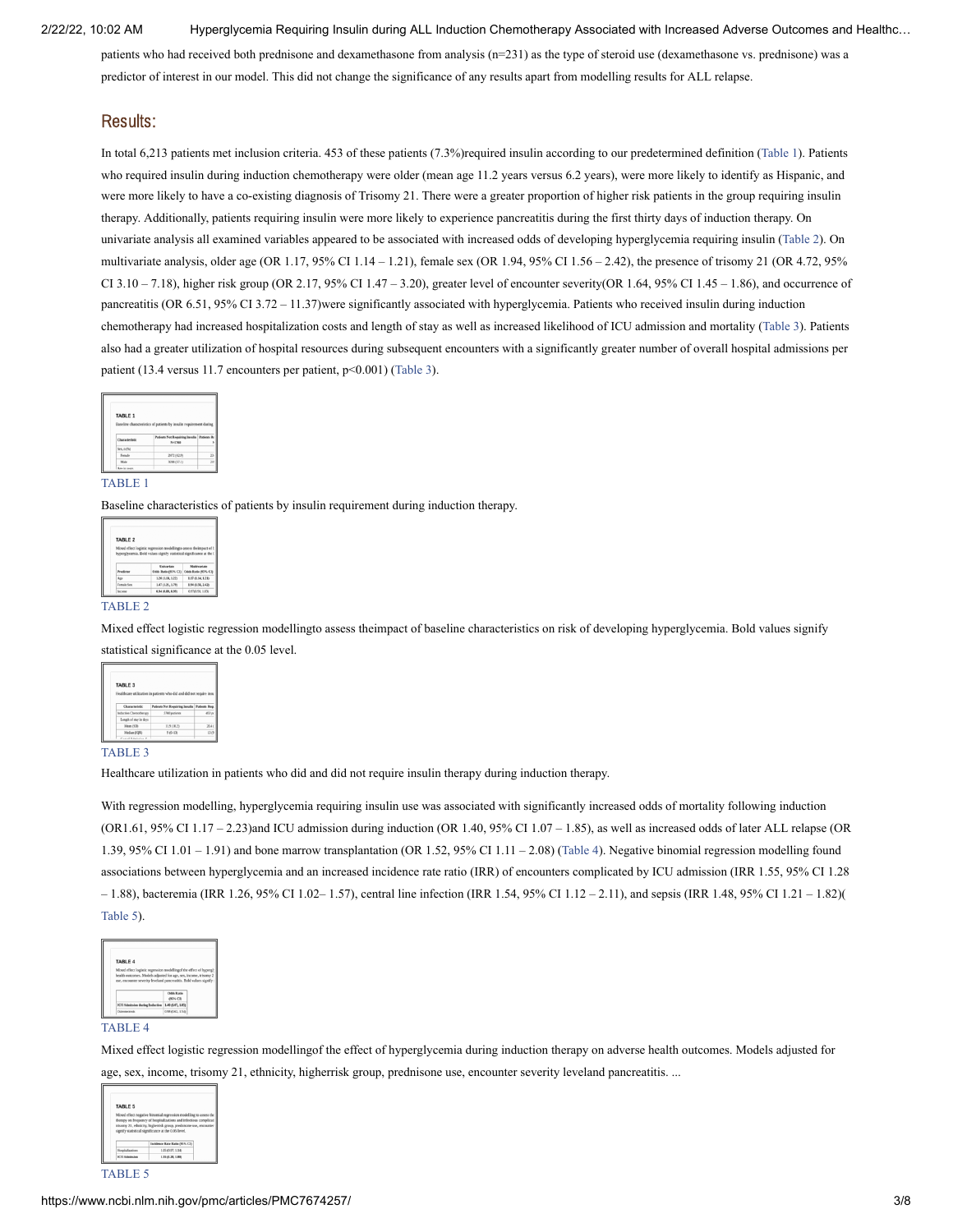Mixed effect negative binomial regression modelling to assess the impact of hyperglycemia during induction therapy on frequency of hospitalizations and infectious complications. Models adjusted for age, sex, income, trisomy 21, ethnicity, higherrisk group, ...

### Discussion:

The results of this study suggest that hyperglycemia requiring insulin administration during induction chemotherapy is associated with increased morbidity and mortality, as well as increased short and long-term complications in pediatric patients with ALL. The major strength of our study lies in its analysis of over 6,000 patients from 30 different children's hospitals across the United States. The PHIS database, and by extension our study cohort, provides information from a large, diverse patient population with representation from most metropolitan areas in the United States. This study represents the only multi-center study to evaluate the impact of hyperglycemia on pediatric patients during induction chemotherapy for leukemia.

Despite the existence of several prior published studies evaluating the prevalence of hyperglycemia during induction chemotherapy, the true prevalence is not known due to variations in the methods used for monitoring glycemic status. Retrospective chart reviews rely on plasma blood glucoses documented in the patient's clinical record, which may not reflect the full picture of dysglycemia. It is unclear whether the development of mild or moderate hyperglycemia that resolves without the need for insulin therapy is associated with higher risk for adverse outcomes. On the other hand, patients who develop severe persistent hyperglycemia are typically started on insulin during induction chemotherapy and are thus likely to be at a higher risk for additional complications. There are no standardized guidelines on monitoring for hyperglycemia or protocols to guide insulin initiation. However, the proportion of patients requiring insulin for hyperglycemia during induction chemotherapy for ALL reported in the literature is fairly consistent across studies [\(Table](https://www.ncbi.nlm.nih.gov/pmc/articles/PMC7674257/table/T6/?report=objectonly)  $6$ ).<sup>[1](#page-8-0),[4](#page-8-3)[,7,](#page-8-2)[9–](#page-8-6)[11](#page-8-7)</sup>

| <b>TABLE 6</b> |              |                                               |                                                                   |
|----------------|--------------|-----------------------------------------------|-------------------------------------------------------------------|
|                |              | in children with acute lymphoblastic leukemia | Summary of published studies evaluating the risk factors for hype |
|                |              |                                               |                                                                   |
|                |              |                                               |                                                                   |
|                |              |                                               |                                                                   |
|                | No. of       | Patient Hyperglycenia, Definition of          |                                                                   |
|                | Patients Age | m(56)                                         | <b>Hyperglycensia</b>                                             |

#### [TABLE](https://www.ncbi.nlm.nih.gov/pmc/articles/PMC7674257/table/T6/?report=objectonly) 6

Summary of published studies evaluating the risk factors for hyperglycemia and its associated complications in children with acute lymphoblastic leukemia

Pediatric patients undergoing induction chemotherapy are at high risk for hyperglycemia due to a variety of factors. Acute stress, critical illness, and the direct effect of certain chemotherapeutic agents used during induction phase have been shown to increase blood glucose concentrations.  $1-6,12-18$  $1-6,12-18$  $1-6,12-18$  In addition, certain patient characteristics including trisomy 21, female sex, pancreatitis, increased age and higher risk group appear to be associated with the development of hyperglycemia requiring insulin. Prior studies have noted an increased risk of hyperglycemia with many of these characteristics, though no previous work has comprehensively evaluated all within the same cohort.<sup>[1](#page-8-0),[4,](#page-8-3)[6](#page-8-4)[–11](#page-8-7)[,19](#page-9-1)</sup>While modelling results did identify an association between prednisone use and increased odds of hyperglycemia on univariate analysis, this relationship was not significant on multivariate analysis. In many currently used treatment protocols, older children are treated with prednisone rather than dexamethasone. Thus, the disappearance of an association between hyperglycemia and prednisone use on multivariate analysis may represent confounding by the influence of age and higher risk status. Of note, prior studies have demonstrated an association between dexamethasone use and increased rates of hyperglycemia, steroid myopathy, osteonecrosis, and infection-related mortality.<sup>[20](#page-9-2)[–22](#page-9-3)</sup> Dexamethasone use has also been associated with lower relapse rates and higher rates of event-free survival compared to prednisone use.<sup>[20](#page-9-2),[22,](#page-9-3)[23](#page-9-4)</sup> We found the association between hyperglycemia and disease complications to be significant even after controlling for the type of steroid administered in our regression analysis.

In our cohort of patients, insulin treatment during induction chemotherapy was associated with increased infectious and non-infectious complications. These results support previously published findings of increased mortality, decreased relapse-free survival, decreased overall survival and increased risk of infectious complications in patients that developed hyperglycemia during induction chemotherapy.<sup>[4](#page-8-3),[7,](#page-8-2)[9](#page-8-6), [10](#page-8-9)</sup>While we found an increased rate of bacteremia, central line infection and sepsis in patients with hyperglycemia, we are unable to derive causal inference about these outcomes. It is certainly possible that infectious complications were an inciting factor for hyperglycemia. Infectious events are also associated with an increased risk of ICU admission and mortality. In addition, hospitalization costs will vary dramatically in the setting of infection, critical illness requiring ICU admission or therapy for relapsed disease. Prospective studies will be better able to isolate the effect of hyperglycemia on infectious complications and resource utilization.

There are several limitations to this study. The PHIS database is an administrative database and therefore patients and outcomes of interest can only be identified if the correct ICD-9 codes have been selected by hospital staff. Thus, some conditions of interest may be under-estimated. Certain patient characteristics which have been cited in prior works as risk factors for the development of hyperglycemia (including increased body mass index and family history of diabetes) were unable to be analyzed in our study due to the limited information available in an administrative (PHIS) database. We were unable to adjust for patient race and payer in our multivariate analysis due to the large number of encounters with missing data. In addition,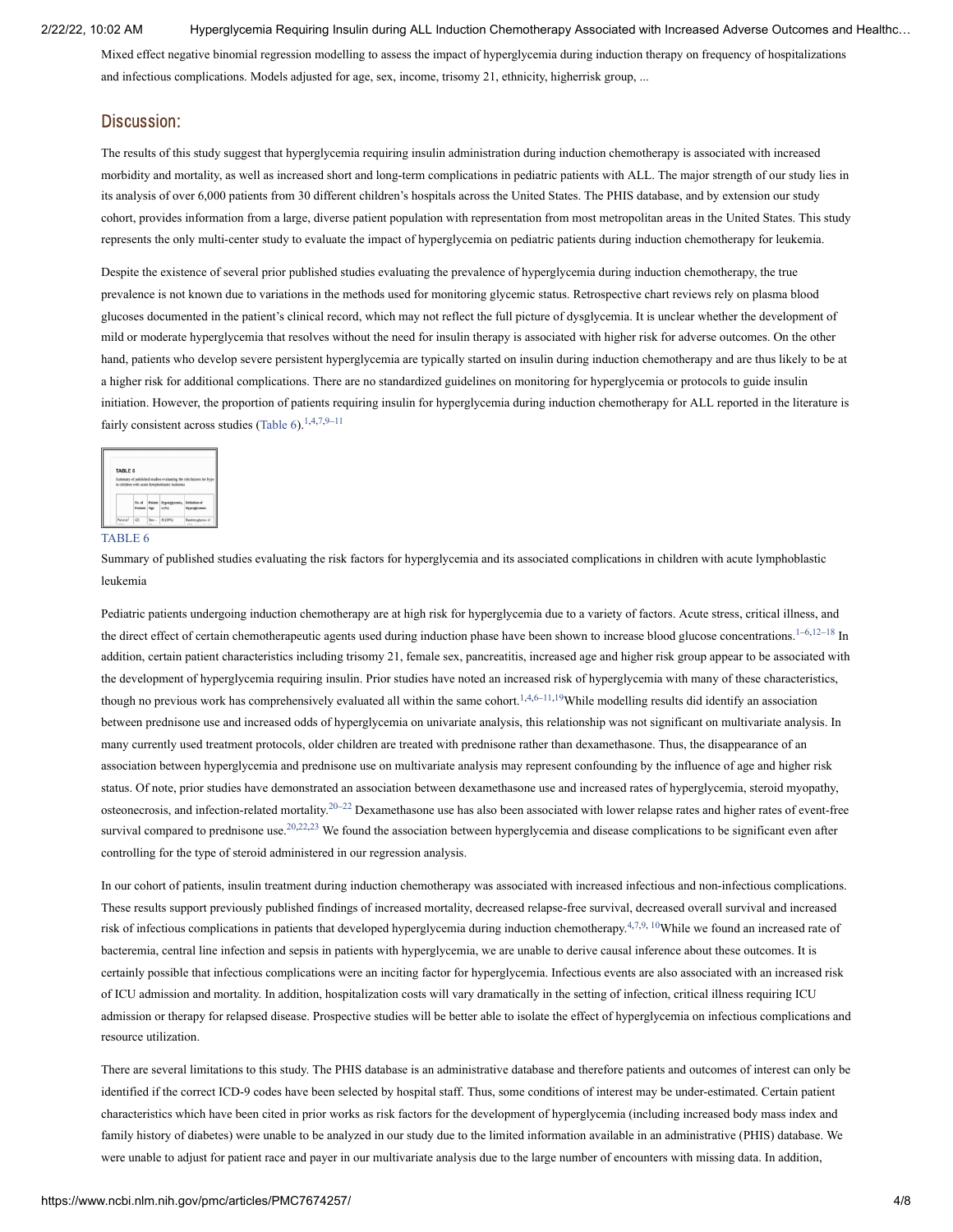laboratory and pathology data, such as leukemia subtype (B or T cell ALL), cytogenetics, minimal residual disease status or the presence of genomic modifiers influencing medication metabolism and the risk of chemotherapy-associated toxicity, are not collected in this database. These features both affect treatment decisions as well as impact other outcomes of interest and are an important consideration in the application of our results.

Our study is the first to define hyperglycemia in terms of severity in order to capture patients at maximum risk due to severe persistent hyperglycemia necessitating insulin therapy. Most patients with mild or moderate hyperglycemia during induction chemotherapy will not require insulin. While our study may underestimate the total number of patients with hyperglycemia of any degree, we were able to isolate and describe the risk factors and complications associated with severe persistent hyperglycemia requiring insulin therapy, which we believe is ultimately a strength of our work. We chose to define our patient cohort as those who received two or more calendar days of insulin to limit the inadvertent inclusion of patients who received insulin for alternate reasons, such as the management of hyperkalemia due to tumor lysis syndrome. As we do not have access to the rationale for insulin use or the ability to review correlative lab values, we cannot confirm this with complete certainty.

We also chose to identify higher risk status using age and anthracycline administration during induction chemotherapy. Approximately one-third of children with B-ALL are high-risk by NCI risk group at the time of presentation.<sup>[24](#page-9-5)</sup> In comparison, 45.9% of patientsin our cohort were classified as higher risk, likely due to several factors. Patients with T-ALL typically receive anthracyclines during induction therapy. ICD-9 diagnosis codes do not differentiate between B-ALL and T-ALL, and therefore patients with T-ALL would be included in the higher risk group. While T-ALL was previously considered to be higher risk due to poor overall prognosis, treatment with more intensive chemotherapy protocols have resulted in excellent outcomes.<sup>[25](#page-9-6)</sup>In addition, on Children's Oncology Group (COG) protocols only patients with NCI high-risk B-ALL receive anthracyclines during induction therapy. However, other consortium groups in the United States administer anthracycline therapy to all children with B-ALL during initial chemotherapy. Some members of these consortium groups contribute data to the PHIS database. However, over 90% of children with malignancies are treated within COG member institutions.<sup>[26](#page-9-7)</sup> Therefore, the definition used will apply for most contributing hospitals. We believe that the association between higher risk group and development of hyperglycemia is especially notable when it is considered that many children with NCI standard-risk disease, who are considered to have better prognosis, were allocated to our higher risk group.

We found that a significantly greater proportion of the patients in our study requiring insulin therapy compared to those not requiring insulin experienced pancreatitis during early therapy as a complication(7.7% vs  $0.7\%$ , p<0.001). Severe pancreatitis considered related to asparaginase administration is an indication to hold further doses of asparaginase. Several studies have demonstrated an associated with an increased risk of relapse and death in patients who have had asparaginase withheld due to intolerance or toxicities.<sup>[27–](#page-9-8)[29](#page-9-9)</sup>Though we controlled for this factor in our multivariable regression analysis, only 1.2% of our overall cohort was documented to experience this complication, which may underrepresent its prevalence. Other asparaginase-associated toxicities, such as asparaginase hypersensitivity, may lead to the decision to change medication formulation or withhold doses as well. The majority of asparaginase doses following induction therapy are administered on an outpatient basis, which is also the setting in which most hypersensitivity reactions are managed. Data on outpatient visits are contributed to the PHIS database for only few member hospitals, and therefore we were unable to further explore the relationship of asparaginase substitution on outcomes.

The work presented herein contributes important information to this field as it represents a large cohort of children treated in diverse settings. In the past decade, there have been dramatic improvements in survival for childhood leukemia, with 5-year survival rates of 75–90% in patients with newly diagnosed childhood ALL. As outcomes have improved, many have started to focus on minimizing the toxicities associated with therapy. Our findings suggest that hyperglycemia during induction chemotherapy may be associated with an increased risk of short and long-term complications. As hyperglycemia can be easily identified through routine screening measures, the development of surveillance protocols for early recognition of hyperglycemia in pediatric patients undergoing chemotherapy induction for ALL may be of benefit. Additional studies are needed to further characterizeand determine whether the identification and management of hyperglycemia results in improved health outcomes for this patient population.

### Conclusions:

In this multi-center study of a large, diverse patient cohort, hyperglycemia requiring insulin use during induction chemotherapy for Acute Lymphoblastic Leukemia was associated with high utilization of healthcare resources and increased morbidity and mortality in pediatric patients. Further studies are needed to identify patients at highest risk of developing hyperglycemia, to determine optimal protocols for glycemic monitoring and treatment during chemotherapy, and to evaluate whether these interventions impact patient outcomes.

# Acknowledgements:

The authors gratefully acknowledge Dr. Kim Ritchey for review of this manuscript.

This work was supported in part by National Institutes of Health grant UL1TR001857.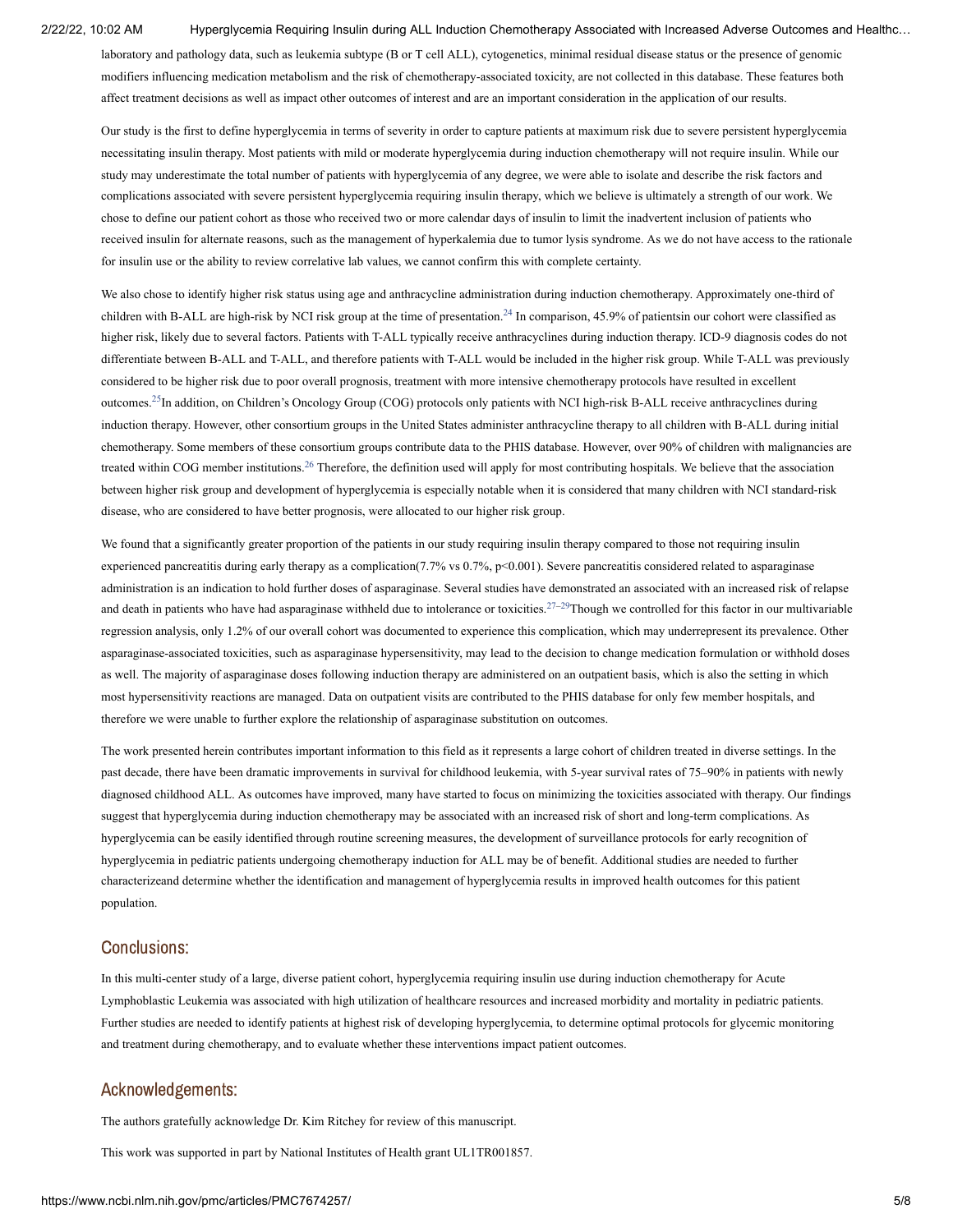**Financial Disclosure**: The authors have no financial relationships relevant to this article to discuss

**Funding Source:** This work supported in part by National Institutes of Health grant UL1TR001857

### Abbreviation

| ALL.       | Acute Lymphoblastic Leukemia                        |
|------------|-----------------------------------------------------|
|            | APR-DRG All Patient Refined Diagnosis Related Group |
| <b>BMT</b> | <b>Bone Marrow Transplantation</b>                  |
| <b>CMS</b> | Center for Medicare and Medicaid Services           |
| ICU        | Intensive Care Unit                                 |
| IRR        | Incidence Rate Ratio                                |
| NCI        | National Cancer Institute                           |
| OR         | Odds Ratio                                          |
| PHIS       | Pediatric Health Information System                 |

# **Footnotes**

This manuscript was presented in poster format as: Adverse Outcomes in Patients with Hyperglycemia Requiring Insulin during Induction Chemotherapy for Pediatric Acute Lymphoblastic Leukemia at the 2019 American Society of Pediatric Hematology Oncology Meeting in New Orleans, LA. Abstract published in: Pediatr Blood Cancer. 2019; Volume 66 (Supplement 2).

This manuscript was presented in poster format as: Hyperglycemia During Induction Chemotherapy for Pediatric Acute Lymphoblastic Leukemia, at the 2019 Pediatric Academic Society Conference in Baltimore, MD.

Conflict of Interest: The authors have no potential conflicts of interest to disclose

Data Sharing:Data sharing is not applicable to this article as no new data were created or analyzed in this study.

# Article information

Pediatr Blood Cancer. Author manuscript; available in PMC 2021 Sep 1. Published in final edited form as: Pediatr Blood Cancer. 2020 Sep; 67(9): [e28475.](https://www.ncbi.nlm.nih.gov/entrez/eutils/elink.fcgi?dbfrom=pubmed&retmode=ref&cmd=prlinks&id=32589365) Published online 2020 Jun 26. doi: [10.1002/pbc.28475](https://dx.doi.org/10.1002%2Fpbc.28475)

PMCID: PMC7674257 NIHMSID: NIHMS1613938 PMID: [32589365](https://www.ncbi.nlm.nih.gov/pubmed/32589365)

Meghan C. [McCormick,](https://www.ncbi.nlm.nih.gov/pubmed/?term=McCormick%20MC%5BAuthor%5D&cauthor=true&cauthor_uid=32589365) MD.<sup>1,\*</sup> [Eleanor](https://www.ncbi.nlm.nih.gov/pubmed/?term=Sharp%20E%5BAuthor%5D&cauthor=true&cauthor_uid=32589365) Sharp, MD.<sup>2,\*</sup> [Ramasubramanian](https://www.ncbi.nlm.nih.gov/pubmed/?term=Kalpatthi%20R%5BAuthor%5D&cauthor=true&cauthor_uid=32589365) Kalpatthi, MD.<sup>1</sup> [James](https://www.ncbi.nlm.nih.gov/pubmed/?term=Zullo%20J%5BAuthor%5D&cauthor=true&cauthor_uid=32589365) Zullo.<sup>3</sup> Nursen [Gurtunca](https://www.ncbi.nlm.nih.gov/pubmed/?term=Gurtunca%20N%5BAuthor%5D&cauthor=true&cauthor_uid=32589365), MD.<sup>4</sup> Jun [Zhang](https://www.ncbi.nlm.nih.gov/pubmed/?term=Zhang%20J%5BAuthor%5D&cauthor=true&cauthor_uid=32589365), MS.<sup>5</sup> [Robert](https://www.ncbi.nlm.nih.gov/pubmed/?term=Krafty%20R%5BAuthor%5D&cauthor=true&cauthor_uid=32589365) Krafty, PhD.<sup>5</sup> and [Sripriya](https://www.ncbi.nlm.nih.gov/pubmed/?term=Raman%20S%5BAuthor%5D&cauthor=true&cauthor_uid=32589365) Raman, MD<sup>6</sup>

 $^{\text{1}}$ Hematology-Oncology, Pediatrics, UPMC Children's Hospital of Pittsburgh, Pittsburgh, Pennsylvania <sup>2</sup> Pediatrics, UPMC Children's Hospital of Pittsburgh, Pittsburgh, Pennsylvania <sup>3</sup> Clinical Informatics, UPMC Children's Hospital of Pittsburgh, Pittsburgh, Pennsylvania <sup>4</sup>Endocrinology, UPMC Children's Hospital of Pittsburgh, Pittsburgh, Pennsylvania  $5$ Department of Biostatistics, University of Pittsburgh, Pittsburgh, Pennsylvania  $^6$ Endocrinology, Riley Children's Hospital, Lehigh Valley Health Network, Allentown, PA Contributed equally as co-first authors \*

Contributor's Statement Page

Meghan McCormick and Eleanor Sharp analyzed and interpreted the data, drafted the initial manuscript, and reviewed and revised the manuscript for important intellectual content.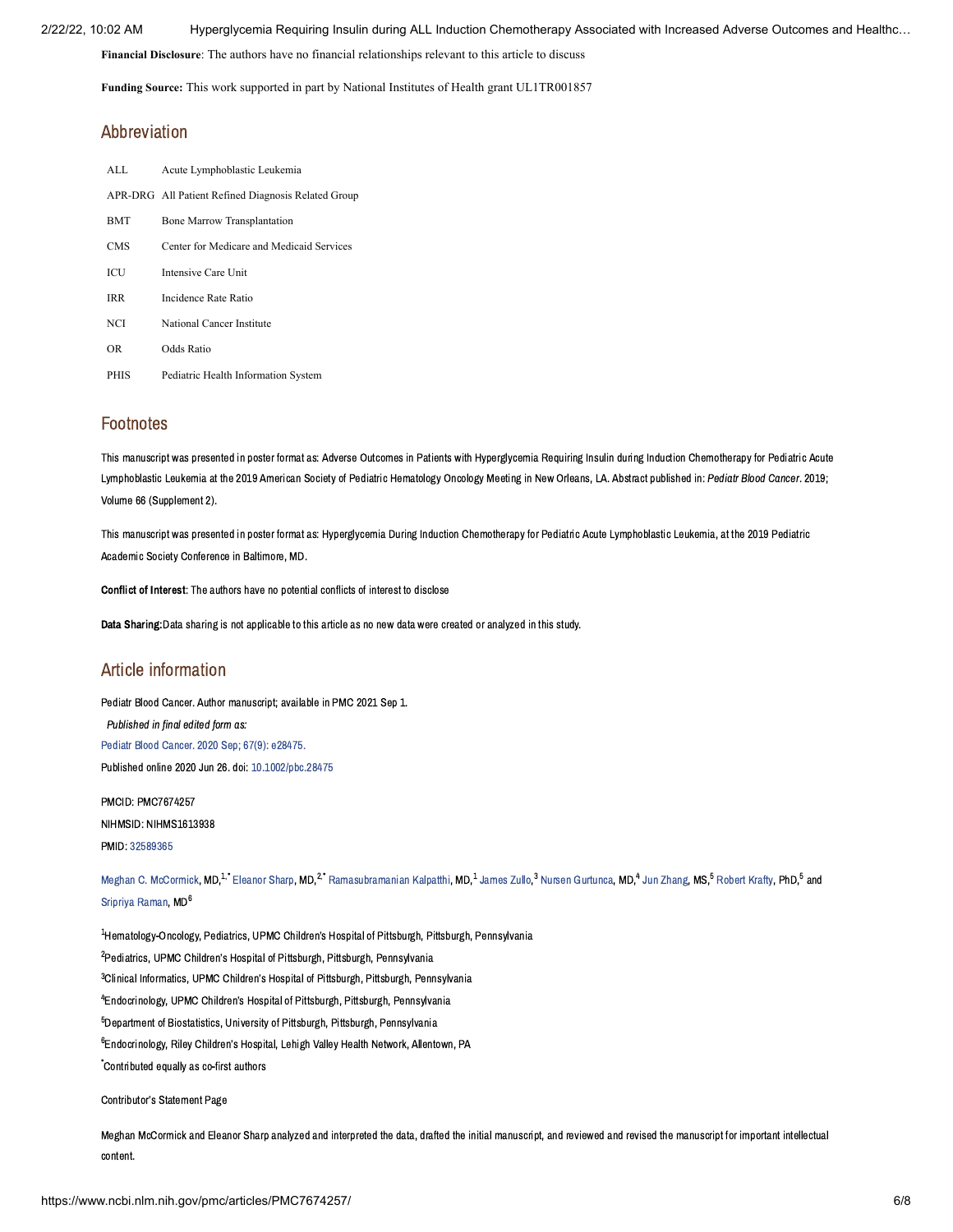Ramasubramanian Kalpatthi and Sri priya Raman conceptualized and designed the study and reviewed and revised the manuscript for important intellectual content.

James Zullomade substantial contributions to acquire the data and critically reviewed and revised the manuscript.

Nursen Gurtunca made substantial contributions to the conception and direction of the manuscript as well as interpreted the data. She reviewed and revised the manuscript in all forms.

Jun Zhang and Robert Krafty analyzed and interpreted the data and revised and reviewed the manuscript for important intellectual content.

All authors approved the final manuscript as submitted and agree to be accountable for all aspects of the work.

Address Correspondence to: Meghan McCormick, Division of Hematology/Oncology, Department of Pediatrics, UPMC Children's Hospital of Pittsburgh, 4401 Penn Avenue, Pittsburgh, PA, 15224, 412-692-5720 ,[Meghan.mccormick3@chp.edu](mailto:dev@null) (phone), 412-692-7693 (fax)

#### [Copyright](https://www.ncbi.nlm.nih.gov/pmc/about/copyright/) notice

The publisher's final edited version of this article is available at [Pediatr](https://www.ncbi.nlm.nih.gov/entrez/eutils/elink.fcgi?dbfrom=pubmed&retmode=ref&cmd=prlinks&id=32589365) Blood Cancer

### References

<span id="page-8-0"></span>1. Pui CH, Burghen GA, Bowman WP, Aur RJ. Risk factors for hyperglycemia in children with leukemia receiving L-asparaginase and prednisone. J Pediatr. 1981;99(1):46–50. [[PubMed](https://www.ncbi.nlm.nih.gov/pubmed/6454771)] [[Google Scholar](https://scholar.google.com/scholar_lookup?journal=J+Pediatr&title=Risk+factors+for+hyperglycemia+in+children+with+leukemia+receiving+L-asparaginase+and+prednisone&author=CH+Pui&author=GA+Burghen&author=WP+Bowman&author=RJ+Aur&volume=99&issue=1&publication_year=1981&pages=46-50&pmid=6454771&)]

2. Cetin M, Yetgin S, Kara A, et al. Hyperglycemia, ketoacidosis and other complications of L-asparaginase in children with acute lymphoblastic leukemia. J Med. 1994;25(3–4):219–229. [[PubMed\]](https://www.ncbi.nlm.nih.gov/pubmed/7996065) [\[Google Scholar](https://scholar.google.com/scholar_lookup?journal=J+Med&title=Hyperglycemia,+ketoacidosis+and+other+complications+of+L-asparaginase+in+children+with+acute+lymphoblastic+leukemia&author=M+Cetin&author=S+Yetgin&author=A+Kara&volume=25&issue=3%E2%80%934&publication_year=1994&pages=219-229&pmid=7996065&)]

<span id="page-8-1"></span>3. Howard SC, Pui CH. Endocrine complications in pediatric patients with acute lymphoblastic leukemia. Blood Rev. 2002;16(4):225–243. [\[PubMed](https://www.ncbi.nlm.nih.gov/pubmed/12350366)] [\[Google Scholar](https://scholar.google.com/scholar_lookup?journal=Blood+Rev&title=Endocrine+complications+in+pediatric+patients+with+acute+lymphoblastic+leukemia&author=SC+Howard&author=CH+Pui&volume=16&issue=4&publication_year=2002&pages=225-243&pmid=12350366&)]

<span id="page-8-3"></span>4. Koltin D, Sung L, Naqvi A, Urbach SL. Medication induced diabetes during induction in pediatric acute lymphoblastic leukemia: prevalence, risk factors and characteristics. Support Care Cancer. 2012;20(9):2009–2015. [[PubMed](https://www.ncbi.nlm.nih.gov/pubmed/22065148)] [[Google Scholar\]](https://scholar.google.com/scholar_lookup?journal=Support+Care+Cancer&title=Medication+induced+diabetes+during+induction+in+pediatric+acute+lymphoblastic+leukemia:+prevalence,+risk+factors+and+characteristics&author=D+Koltin&author=L+Sung&author=A+Naqvi&author=SL+Urbach&volume=20&issue=9&publication_year=2012&pages=2009-2015&pmid=22065148&)

5. Belgaumi AF, Al-Bakrah M, Al-Mahr M, et al. Dexamethasone-associated toxicity during induction chemotherapy for childhood acute lymphoblastic leukemia is augmented by concurrent use of daunomycin. Cancer. 2003;97(11):2898–2903. [[PubMed\]](https://www.ncbi.nlm.nih.gov/pubmed/12767105) [\[Google Scholar\]](https://scholar.google.com/scholar_lookup?journal=Cancer&title=Dexamethasone-associated+toxicity+during+induction+chemotherapy+for+childhood+acute+lymphoblastic+leukemia+is+augmented+by+concurrent+use+of+daunomycin&author=AF+Belgaumi&author=M+Al-Bakrah&author=M+Al-Mahr&volume=97&issue=11&publication_year=2003&pages=2898-2903&pmid=12767105&)

<span id="page-8-4"></span>6. Lowas SR, Marks D, Malempati S. Prevalence of transient hyperglycemia during induction chemotherapy for pediatric acute lymphoblastic leukemia. Pediatr Blood Cancer. 2009;52(7):814–818. [\[PubMed\]](https://www.ncbi.nlm.nih.gov/pubmed/19260096) [\[Google Scholar](https://scholar.google.com/scholar_lookup?journal=Pediatr+Blood+Cancer&title=Prevalence+of+transient+hyperglycemia+during+induction+chemotherapy+for+pediatric+acute+lymphoblastic+leukemia&author=SR+Lowas&author=D+Marks&author=S+Malempati&volume=52&issue=7&publication_year=2009&pages=814-818&pmid=19260096&)]

<span id="page-8-2"></span>7. Sonabend RY, McKay SV, Okcu MF, Yan J, Haymond MW, Margolin JF. Hyperglycemia during induction therapy is associated with increased infectious complications in childhood acute lymphocytic leukemia. Pediatr Blood Cancer. 2008;51(3):387–392. [\[PubMed\]](https://www.ncbi.nlm.nih.gov/pubmed/18523991) [[Google Scholar](https://scholar.google.com/scholar_lookup?journal=Pediatr+Blood+Cancer&title=Hyperglycemia+during+induction+therapy+is+associated+with+increased+infectious+complications+in+childhood+acute+lymphocytic+leukemia&author=RY+Sonabend&author=SV+McKay&author=MF+Okcu&author=J+Yan&author=MW+Haymond&volume=51&issue=3&publication_year=2008&pages=387-392&pmid=18523991&)]

<span id="page-8-5"></span>8. Roberson JR, Spraker HL, Shelso J, et al. Clinical consequences of hyperglycemia during remission induction therapy for pediatric acute lymphoblastic leukemia. Leukemia. 2009;23(2):245–250. [[PMC free article\]](https://www.ncbi.nlm.nih.gov/pmc/articles/PMC2706830/?report=reader) [[PubMed](https://www.ncbi.nlm.nih.gov/pubmed/18923438)] [[Google Scholar\]](https://scholar.google.com/scholar_lookup?journal=Leukemia&title=Clinical+consequences+of+hyperglycemia+during+remission+induction+therapy+for+pediatric+acute+lymphoblastic+leukemia&author=JR+Roberson&author=HL+Spraker&author=J+Shelso&volume=23&issue=2&publication_year=2009&pages=245-250&pmid=18923438&)

<span id="page-8-6"></span>9. Sonabend RY, McKay SV, Okcu MF, Yan J, Haymond MW, Margolin JF. Hyperglycemia during Induction Therapy is Associated with Poorer Survival in Children with Acute Lymphocytic Leukemia. J Pediatr. 2009;155(1):73–78. [[PubMed\]](https://www.ncbi.nlm.nih.gov/pubmed/19394046) [[Google Scholar](https://scholar.google.com/scholar_lookup?journal=J+Pediatr&title=Hyperglycemia+during+Induction+Therapy+is+Associated+with+Poorer+Survival+in+Children+with+Acute+Lymphocytic+Leukemia&author=RY+Sonabend&author=SV+McKay&author=MF+Okcu&author=J+Yan&author=MW+Haymond&volume=155&issue=1&publication_year=2009&pages=73-78&pmid=19394046&)]

<span id="page-8-9"></span>10. Dare JM, Moppett JP, Shield JP, Hunt LP, Stevens MC. The impact of hyperglycemia on risk of infection and early death during induction therapy for acute lymphoblastic leukemia (ALL). Pediatr Blood Cancer. 2013;60(12):E157–E159. [\[PubMed](https://www.ncbi.nlm.nih.gov/pubmed/23868820)] [\[Google Scholar](https://scholar.google.com/scholar_lookup?journal=Pediatr+Blood+Cancer&title=The+impact+of+hyperglycemia+on+risk+of+infection+and+early+death+during+induction+therapy+for+acute+lymphoblastic+leukemia+(ALL)&author=JM+Dare&author=JP+Moppett&author=JP+Shield&author=LP+Hunt&author=MC+Stevens&volume=60&issue=12&publication_year=2013&pages=E157-E159&pmid=23868820&)]

<span id="page-8-7"></span>11. Baillargeon J, Langevin AM, Mullins J, et al. Transient hyperglycemia in hispanic children with acute lymphoblastic leukemia. Pediatr Blood Cancer. 2005;45(7):960–963. [[PMC free article\]](https://www.ncbi.nlm.nih.gov/pmc/articles/PMC3102306/?report=reader) [[PubMed](https://www.ncbi.nlm.nih.gov/pubmed/15700246)] [\[Google Scholar\]](https://scholar.google.com/scholar_lookup?journal=Pediatr+Blood+Cancer&title=Transient+hyperglycemia+in+hispanic+children+with+acute+lymphoblastic+leukemia&author=J+Baillargeon&author=AM+Langevin&author=J+Mullins&volume=45&issue=7&publication_year=2005&pages=960-963&pmid=15700246&)

<span id="page-8-8"></span>12. Carmona-Bayonas A, Font C, de la Peña FA. Stress-induced hyperglycemia is a valuable biomarker in febrile neutropenia. Rev Bras Hematol Hemoter. 2013;35(1):12–14. [[PMC free article](https://www.ncbi.nlm.nih.gov/pmc/articles/PMC3621627/?report=reader)] [\[PubMed\]](https://www.ncbi.nlm.nih.gov/pubmed/23580876) [\[Google Scholar\]](https://scholar.google.com/scholar_lookup?journal=Rev+Bras+Hematol+Hemoter&title=Stress-induced+hyperglycemia+is+a+valuable+biomarker+in+febrile+neutropenia&author=A+Carmona-Bayonas&author=C+Font&author=FA+de+la+Pe%C3%B1a&volume=35&issue=1&publication_year=2013&pages=12-14&pmid=23580876&)

13. Srinivasan V, Spinella PC, Drott HR, Roth CL, Helfaer MA, Nadkarni V. Association of timing, duration, and intensity of hyperglycemia with intensive care unit mortality in critically ill children. Pediatr Crit Care Med. 2004;5(4):329–336. [[PubMed](https://www.ncbi.nlm.nih.gov/pubmed/15215001)] [\[Google Scholar](https://scholar.google.com/scholar_lookup?journal=Pediatr+Crit+Care+Med&title=Association+of+timing,+duration,+and+intensity+of+hyperglycemia+with+intensive+care+unit+mortality+in+critically+ill+children&author=V+Srinivasan&author=PC+Spinella&author=HR+Drott&author=CL+Roth&author=MA+Helfaer&volume=5&issue=4&publication_year=2004&pages=329-336&pmid=15215001&)]

14. Faustino EV, Apkon M. Persistent hyperglycemia in critically ill children. J Pediatr. 2005;146(1):30–34. [[PubMed\]](https://www.ncbi.nlm.nih.gov/pubmed/15644818) [[Google Scholar](https://scholar.google.com/scholar_lookup?journal=J+Pediatr&title=Persistent+hyperglycemia+in+critically+ill+children&author=EV+Faustino&author=M+Apkon&volume=146&issue=1&publication_year=2005&pages=30-34&pmid=15644818&)]

15. Asensio C, Muzzin P, Rohner-Jeanrenaud F. Role of glucocorticoids in the physiopathology of excessive fat deposition and insulin resistance. Int J Obes. 2004;28(S4):S45–S52. [[PubMed](https://www.ncbi.nlm.nih.gov/pubmed/15592486)] [\[Google Scholar](https://scholar.google.com/scholar_lookup?journal=Int+J+Obes&title=Role+of+glucocorticoids+in+the+physiopathology+of+excessive+fat+deposition+and+insulin+resistance&author=C+Asensio&author=P+Muzzin&author=F+Rohner-Jeanrenaud&volume=28&issue=S4&publication_year=2004&pages=S45-S52&)]